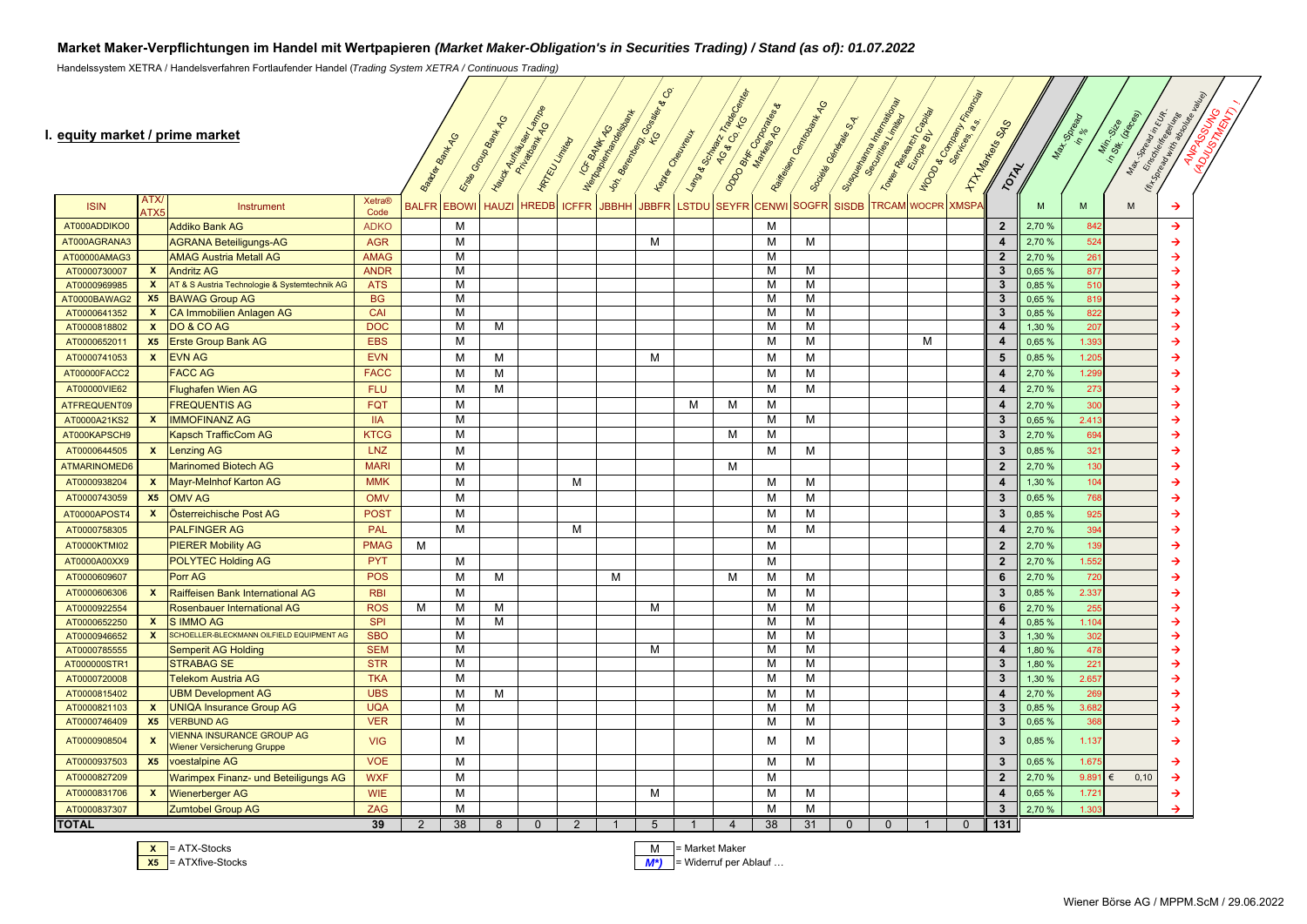#### **II. equity market / standard market continuous**

|              | equity market / standard market continuous           |                       |   | ত | <b>FAUR</b> | 96<br><b>YRTEU</b> |   | $rac{1}{2}$<br>BANKTAGS<br>£, | Belander Co. Kc | べ                                                                                         | <b>SONAWAYS</b><br>$\mathbf{e}$<br>Landon<br>SE | to<br>Keysey | $\mathcal{Q}$ | s, | 溶<br>Internet | Research | Doe Commany<br>Ma | SAS<br>TOTA |     | $\sqrt{6}$<br>$S^{\vee}$<br>Vir. | piec<br>$z^{\star}$ | ई ठू |  |
|--------------|------------------------------------------------------|-----------------------|---|---|-------------|--------------------|---|-------------------------------|-----------------|-------------------------------------------------------------------------------------------|-------------------------------------------------|--------------|---------------|----|---------------|----------|-------------------|-------------|-----|----------------------------------|---------------------|------|--|
| <b>ISIN</b>  | Instrument                                           | <b>Xetra®</b><br>Code |   |   |             |                    |   |                               |                 | BALFR EBOWI HAUZI HREDB ICFFR JBBHH JBBFR LSTDU SEYFR CENWI SOGFR SISDB TRCAM WOCPR XMSPA |                                                 |              |               |    |               |          |                   |             | M   | M                                | M                   |      |  |
| AT0000A1PY49 | <b>CLEEN Energy AG</b>                               | <b>CLEN</b>           |   | M |             |                    | м |                               |                 |                                                                                           | M                                               |              |               |    |               |          |                   |             | 4 % | 99'                              |                     |      |  |
| NL0012650360 | RHI Magnesita N.V., Depositary Interests             | <b>RHIM</b>           |   |   |             | M                  |   |                               |                 |                                                                                           |                                                 | M            |               |    |               |          |                   |             | 4%  | 414                              |                     |      |  |
| CH0396131929 | SunMirror AG<br>(Inhaberaktien zu CHF 1.00 Nennwert) | ROR <sub>1</sub>      | M |   |             |                    |   |                               |                 |                                                                                           |                                                 |              |               |    |               |          |                   |             | 4 % | 286                              |                     |      |  |
| AT0000834007 | <b>Wolford AG</b>                                    | <b>WOL</b>            |   |   | м           |                    |   |                               |                 |                                                                                           |                                                 |              |               |    |               |          |                   |             | 4 % | 1.786                            |                     |      |  |
| <b>TOTAL</b> |                                                      |                       |   |   |             |                    |   |                               |                 |                                                                                           |                                                 |              |               |    |               |          |                   |             |     |                                  |                     |      |  |

### **III. equity market / direct market plus continuous**

|              | equity market / direct market plus continuous                                           |                       |   | ್ಲ                                                                                       | PEL | Reig<br>74 | ender K | べ | <b>Schlade</b><br>You want | $\mathcal{O}$ | O<br>$\overline{\phantom{a}}$ | Inter | $\sigma_{\rm s}$ | <b>SAS</b> |     |         |      | `ی |
|--------------|-----------------------------------------------------------------------------------------|-----------------------|---|------------------------------------------------------------------------------------------|-----|------------|---------|---|----------------------------|---------------|-------------------------------|-------|------------------|------------|-----|---------|------|----|
| <b>ISIN</b>  | Instrument                                                                              | <b>Xetra®</b><br>Code |   | BALFR EBOWI HAUZI HREDB ICFFR JBBHH JBBFR LSTDU SEYFR CENWISOGFR SISDB TRCAM WOCPR XMSPA |     |            |         |   |                            |               |                               |       |                  |            | M   | M       | M    |    |
| AT0000616701 | <b>ATHOS Immobilien AG</b>                                                              | <b>ATH</b>            |   |                                                                                          |     |            |         |   | M                          |               |                               |       |                  |            | 5 % | 205     |      |    |
| ATBIOGENA005 | <b>Biogena Group Invest AG</b><br>(auf Inhaber lautende nennbetragslose<br>Stammaktien) | <b>BIO</b>            | M |                                                                                          |     |            |         |   |                            |               |                               |       |                  |            | 5 % | 4.238 ∈ | 0,25 |    |
| <b>TOTAL</b> |                                                                                         |                       |   |                                                                                          |     |            |         |   |                            |               |                               |       |                  |            |     |         |      |    |

#### **IV. equity market / direct market continuous**

|              | equity market / direct market continuous .                            |                       | ల్ల | $\mathcal{Q}$<br>Group Bank | 25.7<br>H Aumatics<br>HRTEU LIMING |   | Ne TCF BANK<br>Membershaved | <b>Bandardo</b><br>Co Porto<br>tedas | Cheureaux | $\mathcal{C}_{\mathcal{O}}$<br><b>Transport of Capital</b> | <b>DOL</b><br>ODDO BH/K CON | $\mathcal{S}_{\mathbf{P}}$<br>Railways Cempton | Dides General Report | Suecian International Residence | Research Capital                                                                         | HOOD & COMMANDS | CASO<br>Markeys<br>TOTAL |     | Size in<br><b>Ville</b> | Max. Spread in Eur.<br>È<br>Set. | ANPASSUNG<br>ADUSTSUNG |
|--------------|-----------------------------------------------------------------------|-----------------------|-----|-----------------------------|------------------------------------|---|-----------------------------|--------------------------------------|-----------|------------------------------------------------------------|-----------------------------|------------------------------------------------|----------------------|---------------------------------|------------------------------------------------------------------------------------------|-----------------|--------------------------|-----|-------------------------|----------------------------------|------------------------|
| <b>ISIN</b>  | Instrument                                                            | <b>Xetra®</b><br>Code |     |                             |                                    |   |                             |                                      |           |                                                            |                             |                                                |                      |                                 | BALFR EBOWI HAUZI HREDB ICFFR JBBHH JBBFR LSTDU SEYFR CENWISOGFR SISDB TRCAM WOCPR XMSPA |                 |                          | M   | M                       | M                                |                        |
| CH0505534542 | <b>CAG</b> International AG<br>(Namensaktien zu je CHF 0,12 Nennwert) | <b>CAG</b>            |     |                             |                                    | м |                             |                                      |           |                                                            |                             |                                                |                      |                                 |                                                                                          |                 |                          | 5 % |                         | $5.000 \in 0.10$                 |                        |
| DE000A2G8258 | JJ Entertainment SE<br>(Namensaktien zu je EUR 1,00 Nennwert)         | <b>JJSE</b>           |     |                             |                                    | м |                             |                                      |           |                                                            |                             |                                                |                      |                                 |                                                                                          |                 |                          | 5 % | 5.000                   | €<br>0.10                        |                        |
| GB00BLH09688 | <b>Lekta Therapy Ltd</b><br>(par-value registered shares)             | <b>LEK</b>            |     |                             |                                    | м |                             |                                      |           |                                                            |                             |                                                |                      |                                 |                                                                                          |                 |                          | 5 % | 720                     |                                  |                        |
| GB00BD5BTL23 | LOCOSOCO GROUP PLC<br>(par-value registered shares)                   | <b>LOCO</b>           |     |                             |                                    | м |                             |                                      |           |                                                            |                             |                                                |                      |                                 |                                                                                          |                 |                          | 5 % |                         | $5.000 \in 0.25$                 |                        |
| GB00BGMGZR93 | <b>WEALTH DRAGONS GROUP PLC</b><br>(par-value registered shares)      | <b>WDG</b>            |     |                             |                                    | м |                             |                                      |           |                                                            |                             |                                                |                      |                                 |                                                                                          |                 |                          | 5 % | 5.000                   | $\epsilon$ 0.25                  |                        |
| <b>TOTAL</b> |                                                                       |                       |     |                             |                                    |   |                             |                                      |           |                                                            |                             | $\Omega$                                       |                      |                                 |                                                                                          |                 | 5                        |     |                         |                                  |                        |

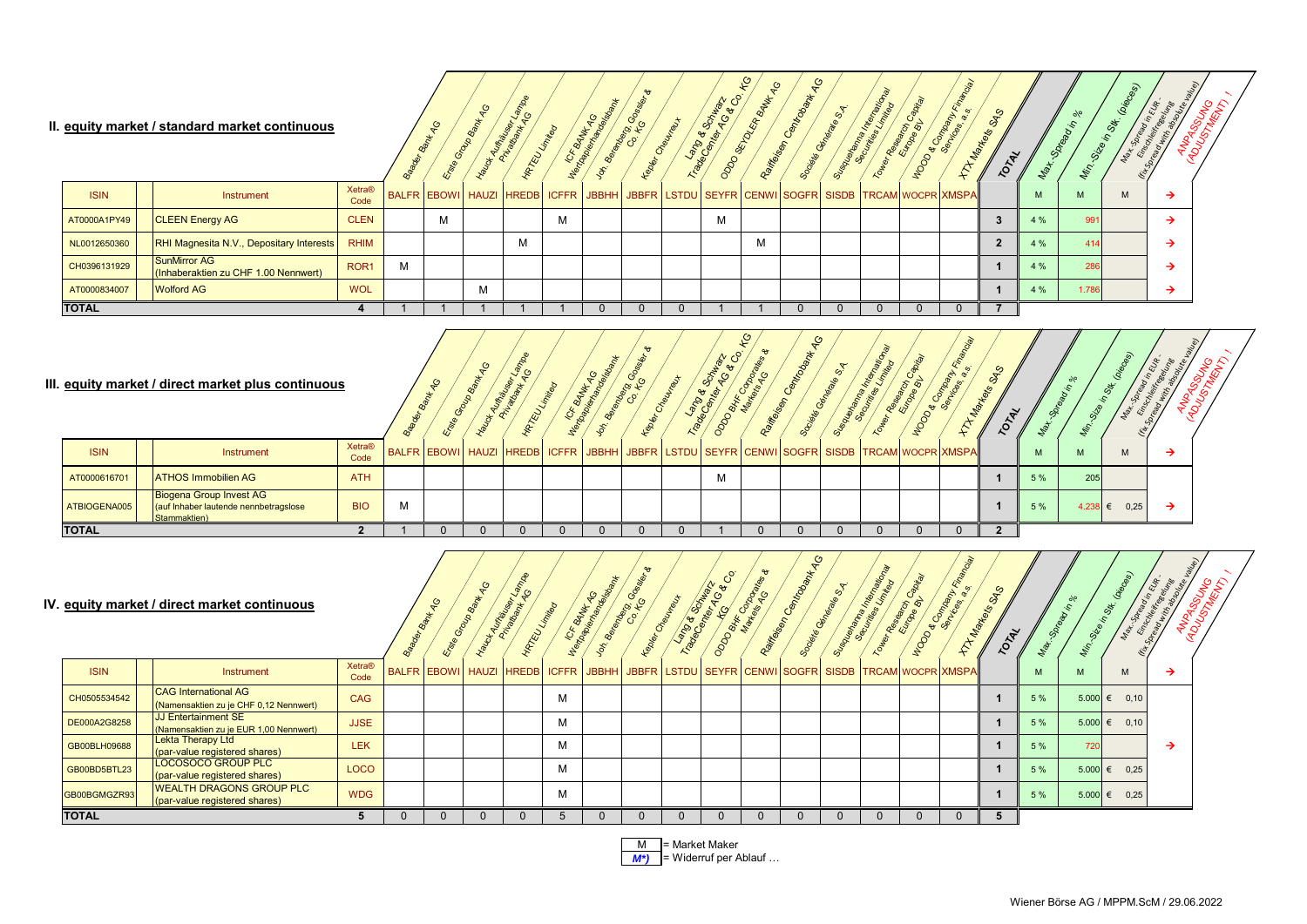# **V. structured products / exchange traded funds**

|       | structured products / exchange traded funds |                       | Schaber<br>Transport of | $\mathcal{C}_{\mathcal{O}}$<br>$\mathbf{e}$<br>TOTA |
|-------|---------------------------------------------|-----------------------|-------------------------|-----------------------------------------------------|
|       | <b>Instrument</b>                           | <b>Xetra®</b><br>Code | <b>LSTDU</b>            |                                                     |
|       | eigene Aufstellung / separate list          |                       | М                       | 136                                                 |
| TOTAL |                                             | 136                   | 136                     | 136                                                 |

| equity market / global market |                                          |                       | Bagger Bank KdG | <b>HRTRU LIMING</b> | <b>PARTIES</b><br>Tradec | <b>Scotland Rd</b><br>Reversed Rd<br>TOTAL |  |
|-------------------------------|------------------------------------------|-----------------------|-----------------|---------------------|--------------------------|--------------------------------------------|--|
|                               | <b>Instrument</b>                        | <b>Xetra®</b><br>Code | <b>BALFR</b>    | <b>HREDB</b>        | <b>LSTDU</b>             |                                            |  |
|                               | eigene Aufstellung / separate list<br>*) |                       | M               | M                   | M                        | 1054                                       |  |
| <b>TOTAL</b>                  |                                          | 782                   | 272             |                     | 781                      | 1054                                       |  |

| bond market  |                                    |                       | Railways Mary<br>Interprison | $\frac{6}{5}$<br>TONE |  |
|--------------|------------------------------------|-----------------------|------------------------------|-----------------------|--|
|              | <b>Instrument</b>                  | <b>Xetra®</b><br>Code | <b>RAZWI</b>                 |                       |  |
|              | eigene Aufstellung / separate list |                       | M                            | 39                    |  |
| <b>TOTAL</b> |                                    | 39                    | 39                           | 39                    |  |